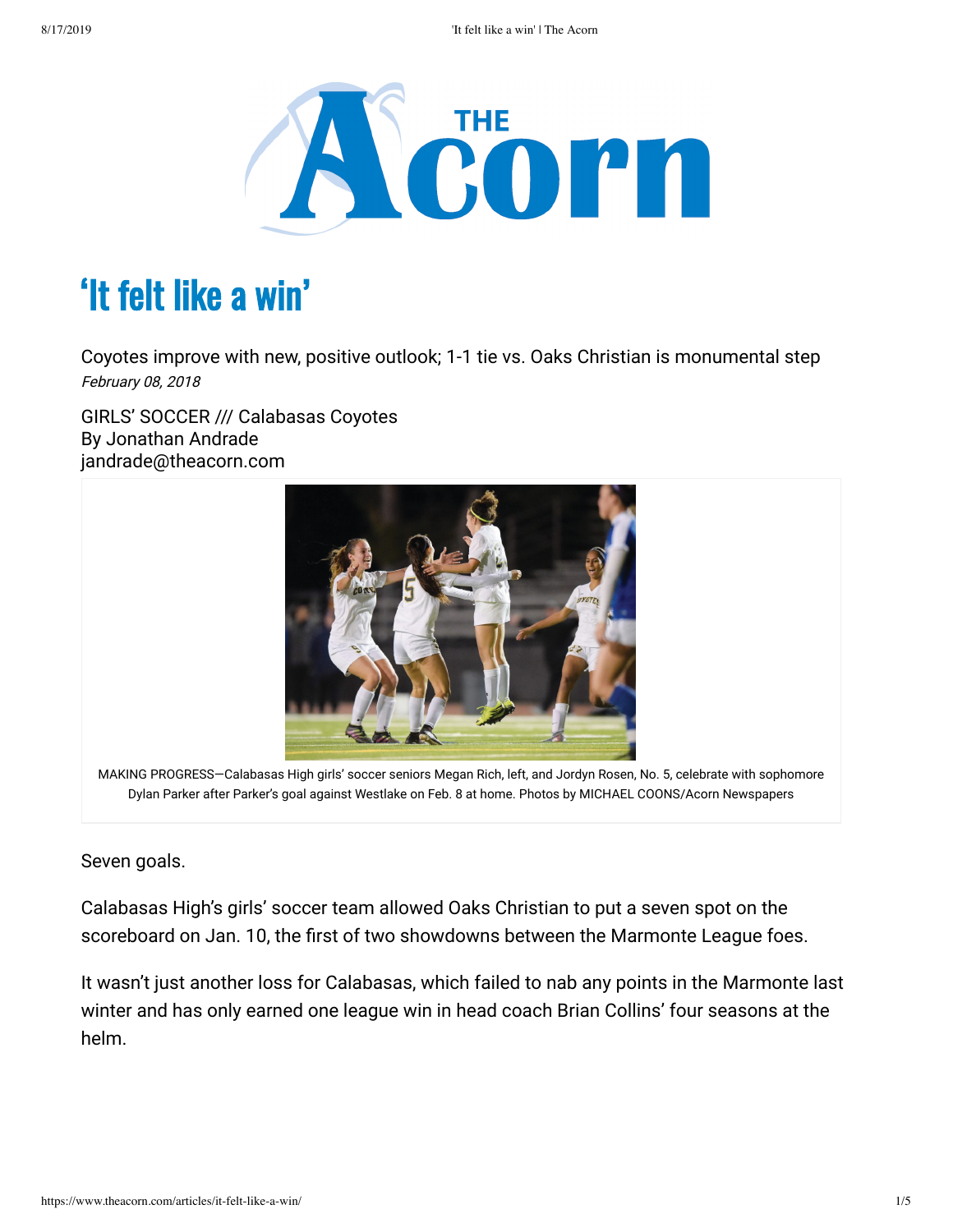

HOWL AT THE BLUE MOON-Calabasas' Jordyn Rosen controls the ball against Westlake on Tuesday. Rosen is a senior midfielder.

It was the last straw for the Coyotes.

Collins and assistant coach Kaitlin Paletta, a former Moorpark star who played Division I soccer at California, had a meaningful talk with their players at the next practice.

"At times, we had an attitude of being defeated before we stepped onto the field," Collins said. "We talked about going out and competing. Good things can happen. We wanted them to go out there and play to the best of their ability."

The Coyotes responded.

"We were sick of losing," senior midfielder Jordyn Rosen said. "All of us (the seniors) were like 'Let's put everything out and try our best and hopefully we'll win.'"

The Pack hasn't gotten into the win column, but the blowouts are a thing of the past.

Calabasas (2-8-4 overall, 0-6-3 in the Marmonte) narrowly fell to Thousand Oaks and Westlake in a pair of 1-0 losses before battling to a 1-1 draw against Agoura on Jan. 22.

The Coyotes then notched an epic 1-1 stalemate on the road against Oaks Christian on Jan. 31. It's the Calabasas version of Harvard beats Yale 29-29.

"It was such an amazing experience," said senior defensive midfielder Megan Rich, a fourth-year varsity player. "Everyone on the team can agree: It felt like a win. Oaks Christian was so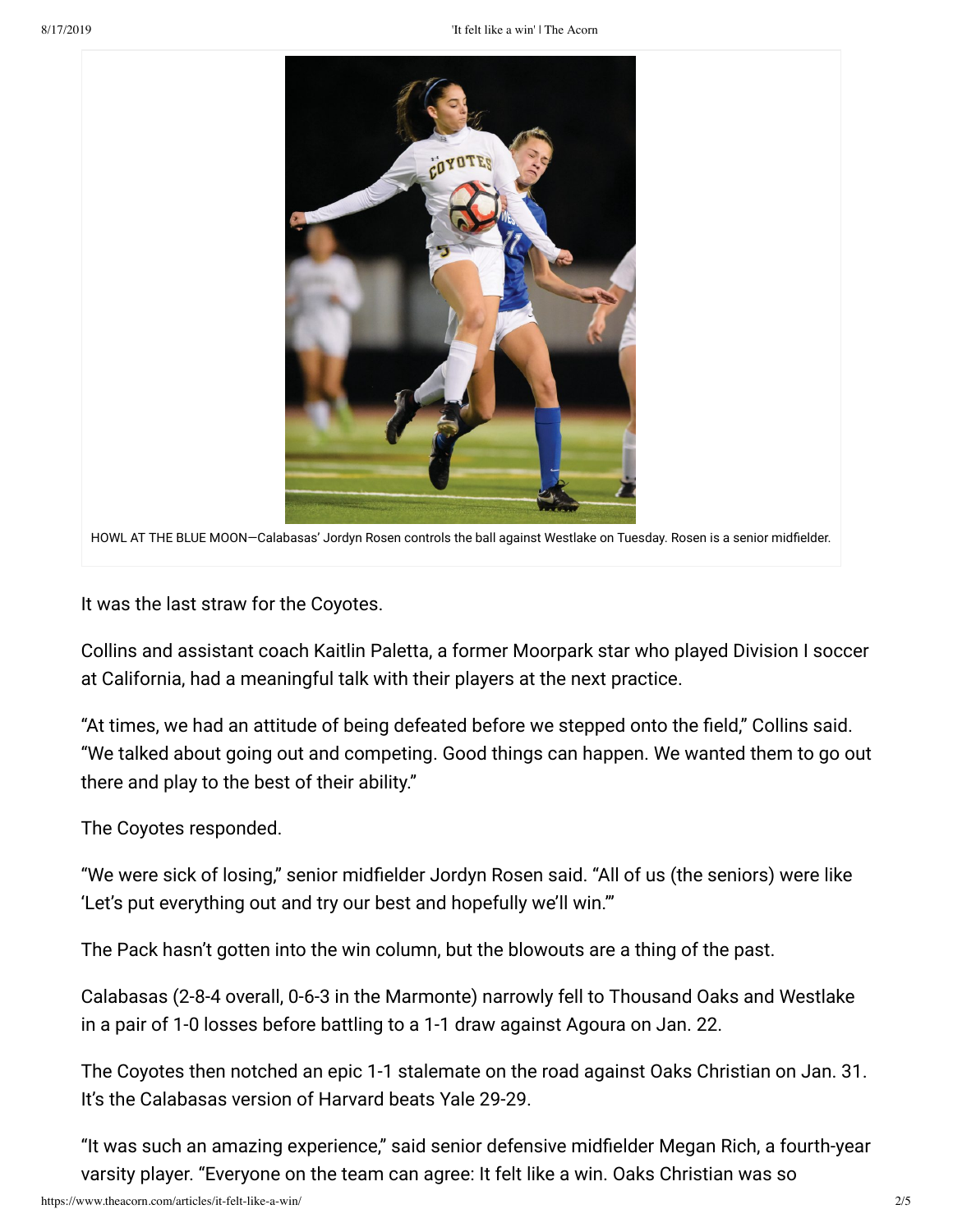

disappointed, which was such a good feeling. We've lost so bad on that field."

"People may say it's just a tie, but for this Calabasas program, I think it's more than just a tie," sophomore midfielder Dylan Parker said. "It really brings our self-esteem up. We want to do better and we're willing to do better."

A scoreless draw against Thousand Oaks in the next game was the first time Calabasas earned points in back-to-back league games since Collins took over.

"It's been going a lot better than usual," Rich said. "Every game is close and competitive. I look forward to every game because I know we have a chance."

Jollene "JoJo" Morales, a junior, excels at goalkeeper.

Amy Rich, Megan's twin sister; freshman Rachel Burak; and sophomores Sydney Zeto and Carly Lipschitz solidify the defensive back line.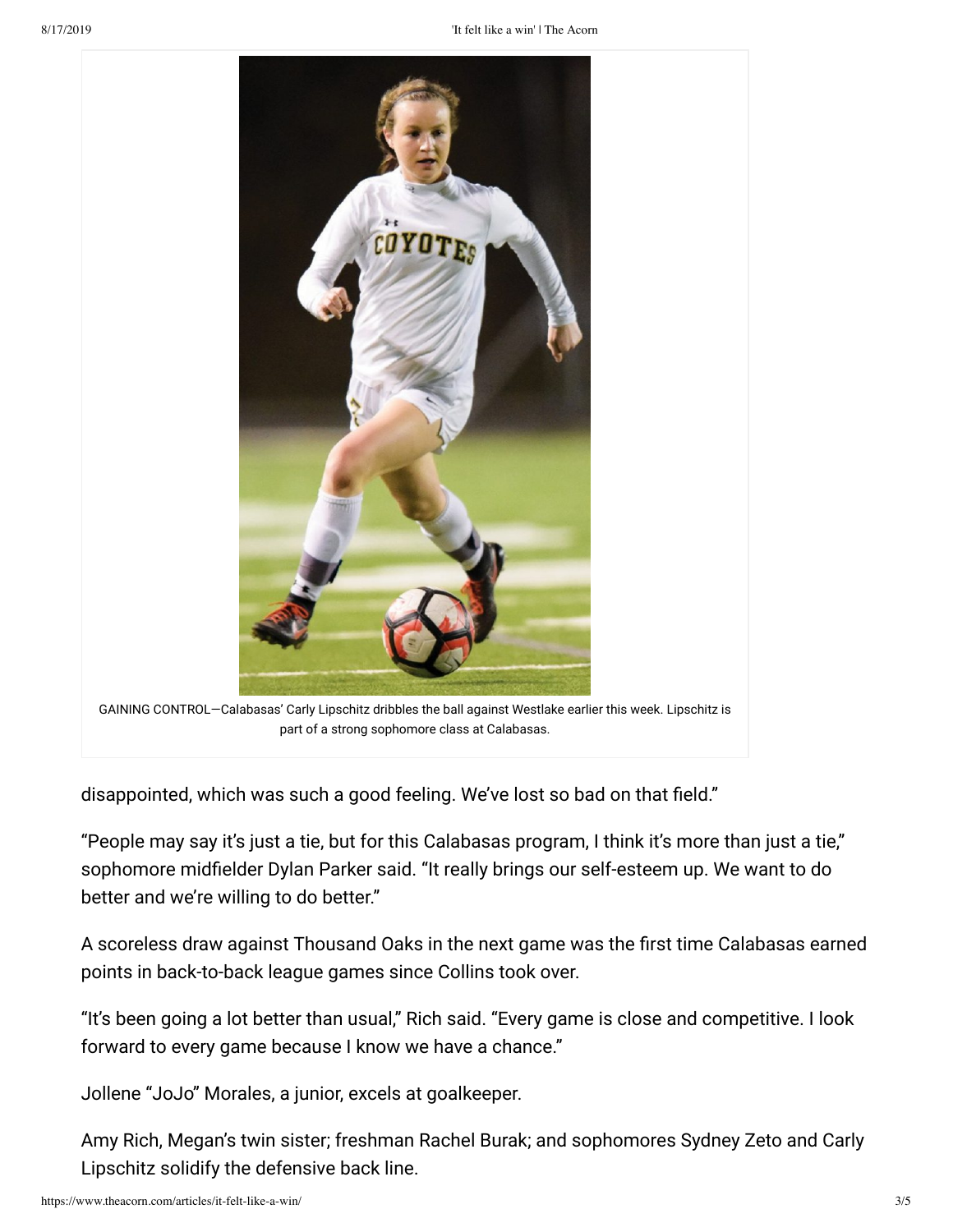Parker is Calabasas' engine in the middle.

"She's a workhorse," Collins said. "She's physical. Size in this game doesn't really mean much. It's about reading the game, knowing where to be and being there."

Catherine Chomyk, a senior, and Rosen also patrol the midfield.

Elizabeth "Ellie" Walters and Shay Cohen, both freshman forwards, have done well up top filling in for injured senior captain Jenna Weitzel, who had three goals in three games before suffering a season-ending knee injury.

The Rich sisters, who earn identical 4.5 grade-point averages, said they hope the youngsters on the team learn that winning starts with having positive attitudes.

"It's only getting better from all the years before," Amy Rich said. "I think we're slowly having more and more of a chance."

"They can carry the team after the seniors are gone," Megan Rich said of the sophomores. "There are so many underclassmen that play and are very talented.

I'm very excited for them. I think when they're seniors the team will win games."

Collins said he believes this season was a step in the right direction.

Calabasas wraps up the season at 6:15 tonight on the road against Agoura.

"We're actually starting to believe we can be competitive," the coach said. "That's the first step. The next step is to find ways to win."

#### The Coyotes in a nutshell

Calabasas High has emerged as one of the feistiest girls' soccer teams in the Marmonte League. The long-struggling Coyotes battled to earn three draws this season after failing to snag a point in league last winter.

#### **Starters**

- Jollene Morales, junior, GK
- Amy Rich, senior, D
- Sydney Zeto, sophomore, D